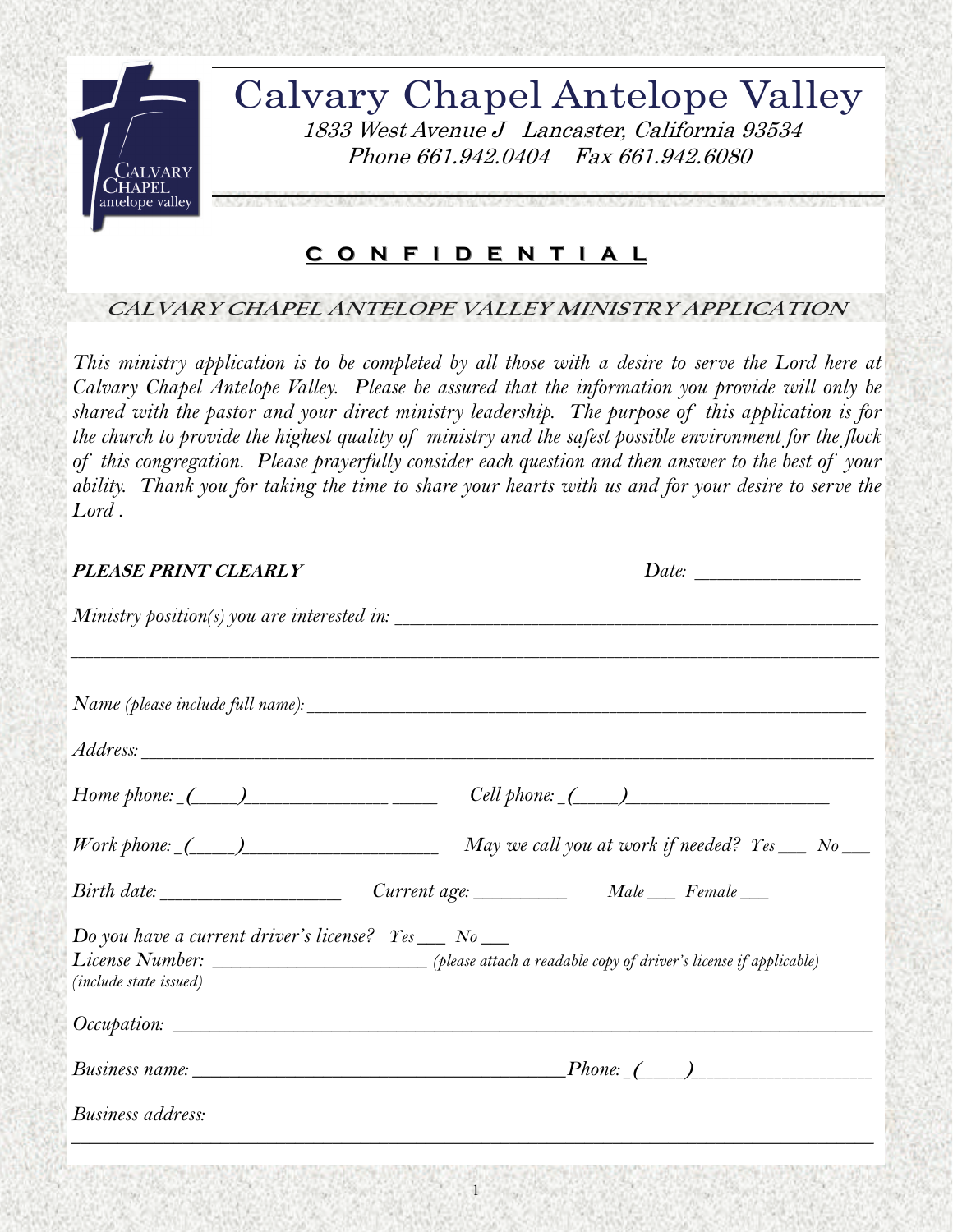| Marital status: Single ___ Engaged ___ Married ___ Separated ___ Divorced ___            |                                               |  |  |                                                                                                                                |  |
|------------------------------------------------------------------------------------------|-----------------------------------------------|--|--|--------------------------------------------------------------------------------------------------------------------------------|--|
| Name of spouse (please include full name):                                               |                                               |  |  |                                                                                                                                |  |
|                                                                                          | Date of marriage: 1s your spouse a Christian? |  |  |                                                                                                                                |  |
| Is your spouse supportive of you being involved in a ministry? Yes __ No __              |                                               |  |  |                                                                                                                                |  |
|                                                                                          |                                               |  |  |                                                                                                                                |  |
| Have you ever been molested? Yes ___ No ___                                              |                                               |  |  |                                                                                                                                |  |
| Have you ever been separated? Yes ___ No ___ From when to when? _______ to _________     |                                               |  |  |                                                                                                                                |  |
| Has either of you ever filed for divorce? Yes __ No __ When? ____________________        |                                               |  |  |                                                                                                                                |  |
| Do you have children? Please list names and ages below:                                  |                                               |  |  |                                                                                                                                |  |
|                                                                                          |                                               |  |  |                                                                                                                                |  |
|                                                                                          |                                               |  |  |                                                                                                                                |  |
|                                                                                          |                                               |  |  |                                                                                                                                |  |
|                                                                                          |                                               |  |  |                                                                                                                                |  |
|                                                                                          |                                               |  |  |                                                                                                                                |  |
|                                                                                          |                                               |  |  |                                                                                                                                |  |
| How long have you attended Calvary Chapel Antelope Valley? ______________________        |                                               |  |  |                                                                                                                                |  |
| Do you agree with the teachings of Calvary Chapel Antelope Valley? $Yes \_\_\_No \_\_\_$ |                                               |  |  |                                                                                                                                |  |
| Are you willing to submit to the leadership of this ministry? $Yes_$ No_                 |                                               |  |  |                                                                                                                                |  |
|                                                                                          |                                               |  |  | How many times do you normally attend church services in a month? $0 \quad 2 \quad 4 \quad 6 \quad 8 \quad 10$ (please circle) |  |
| Have you ever been convicted of or plead guilty to a crime? $Yes \_\_$ No $\_\_$         |                                               |  |  |                                                                                                                                |  |
| If so please briefly explain:                                                            |                                               |  |  |                                                                                                                                |  |

*(Please continue on back if needed)*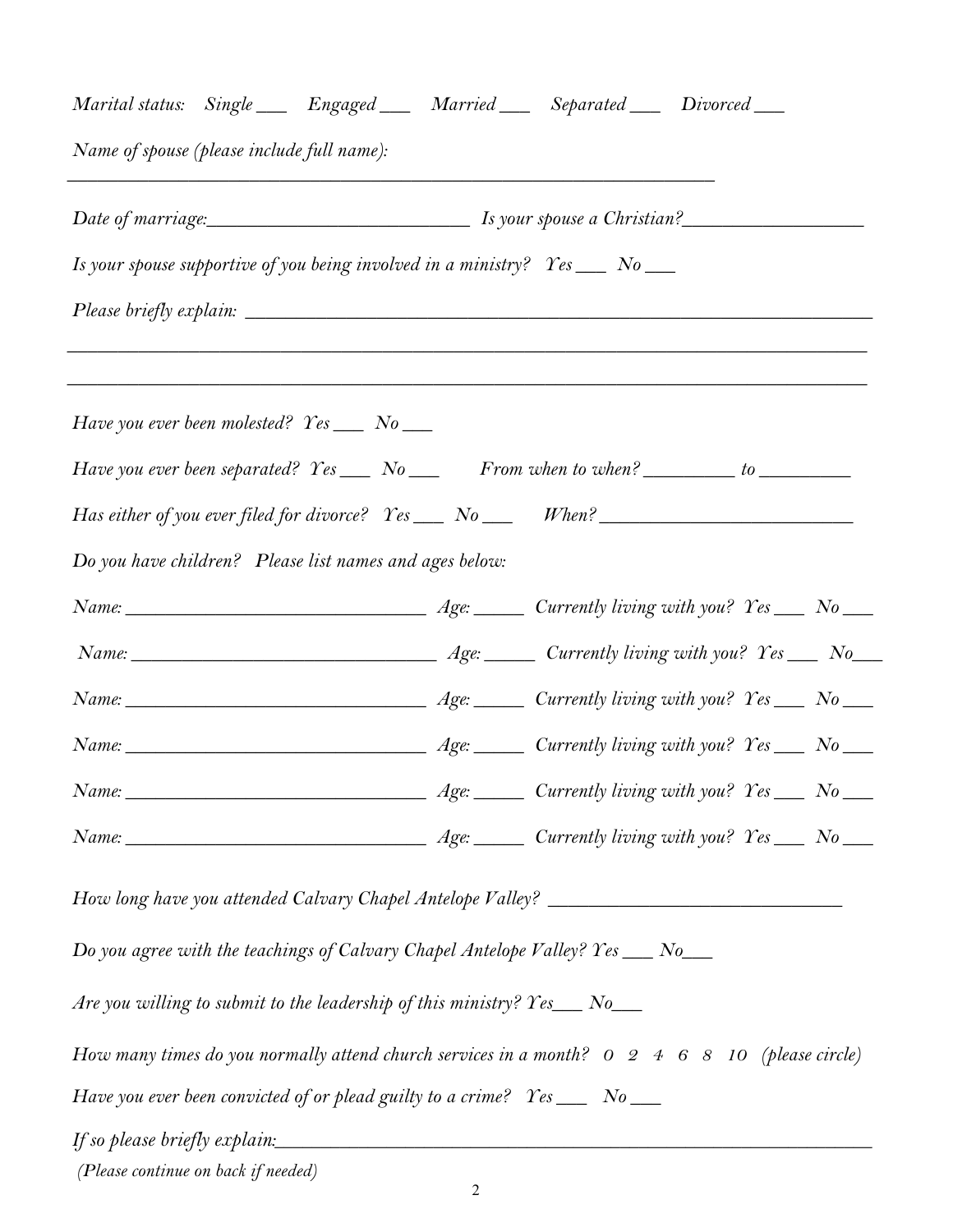*Please list names of all other churches you have attended in the last five years:* 

|                                                                                          | Church phone (if known): $(\_\_\_\_\_\_\_\$                                                                                                                                                                                                                                                                                     |  |  |  |
|------------------------------------------------------------------------------------------|---------------------------------------------------------------------------------------------------------------------------------------------------------------------------------------------------------------------------------------------------------------------------------------------------------------------------------|--|--|--|
| that particular ministry, and approximately how long you served in each area of service: | Did you serve in any ministries? Please list ministries you served in, position held, your pastor's name over                                                                                                                                                                                                                   |  |  |  |
|                                                                                          |                                                                                                                                                                                                                                                                                                                                 |  |  |  |
|                                                                                          |                                                                                                                                                                                                                                                                                                                                 |  |  |  |
|                                                                                          |                                                                                                                                                                                                                                                                                                                                 |  |  |  |
|                                                                                          |                                                                                                                                                                                                                                                                                                                                 |  |  |  |
|                                                                                          |                                                                                                                                                                                                                                                                                                                                 |  |  |  |
|                                                                                          |                                                                                                                                                                                                                                                                                                                                 |  |  |  |
|                                                                                          | Church phone (if known): $\qquad \qquad$ $\qquad$ $\qquad$ $\qquad$ $\qquad$ $\qquad$ $\qquad$ $\qquad$ $\qquad$ $\qquad$ $\qquad$ $\qquad$ $\qquad$ $\qquad$ $\qquad$ $\qquad$ $\qquad$ $\qquad$ $\qquad$ $\qquad$ $\qquad$ $\qquad$ $\qquad$ $\qquad$ $\qquad$ $\qquad$ $\qquad$ $\qquad$ $\qquad$ $\qquad$ $\qquad$ $\qquad$ |  |  |  |
|                                                                                          |                                                                                                                                                                                                                                                                                                                                 |  |  |  |

| Ministry/position:    |                                |
|-----------------------|--------------------------------|
| <i>Pastor's name:</i> |                                |
|                       |                                |
| <i>Pastor's name:</i> | <i>Approximately how long?</i> |

*Please continue on back if there have been more churches attended in the previous five years.*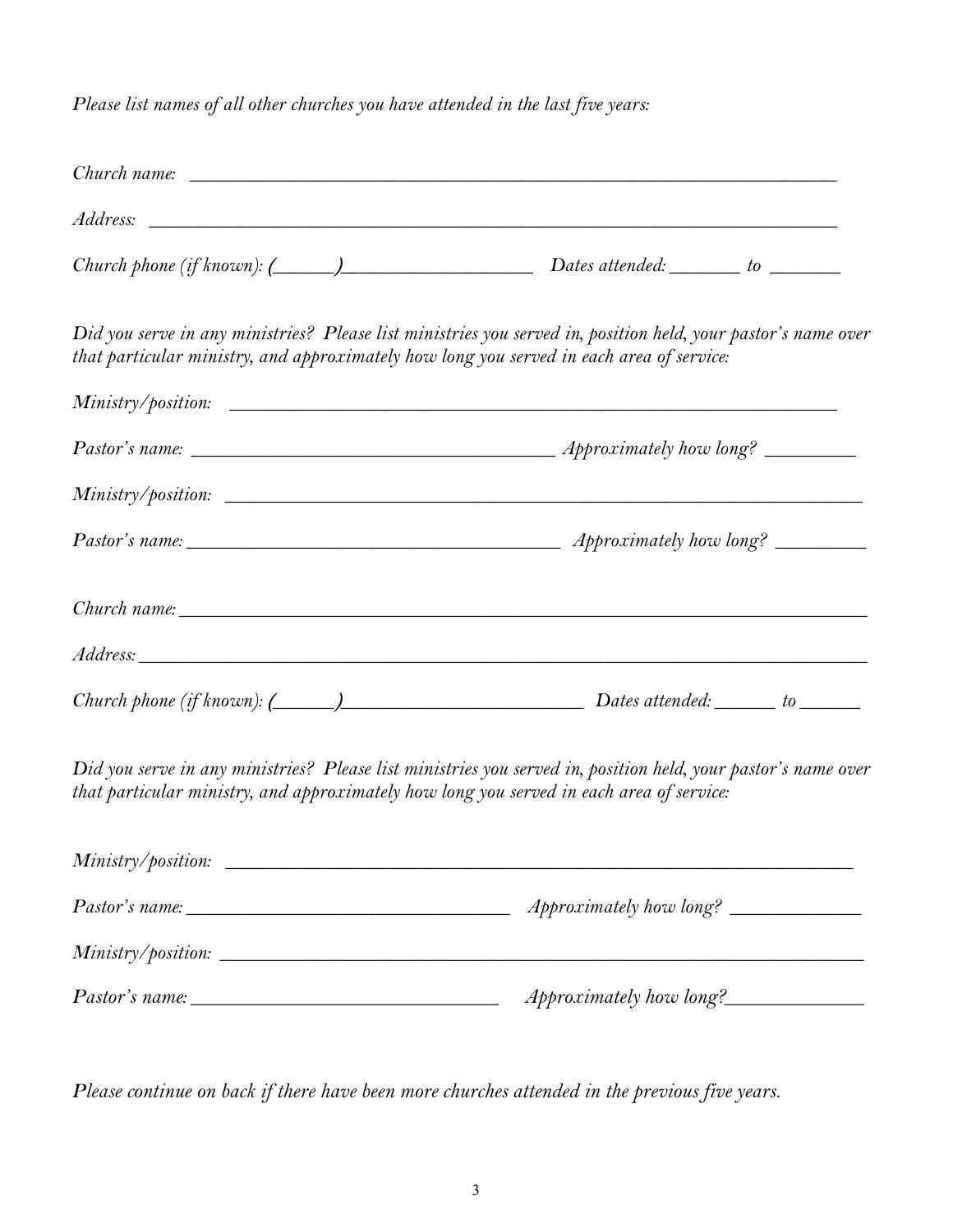| you are currently desiring to serve the Lord:                                   | Please list any special gifts, training, or education you have had that may help with the ministries in which         |  |  |  |
|---------------------------------------------------------------------------------|-----------------------------------------------------------------------------------------------------------------------|--|--|--|
|                                                                                 |                                                                                                                       |  |  |  |
| How did you come to know Christ as your Savior? Please share a brief testimony: |                                                                                                                       |  |  |  |
|                                                                                 |                                                                                                                       |  |  |  |
|                                                                                 | <u> 1989 - Johann Stoff, deutscher Stoff, der Stoff, der Stoff, der Stoff, der Stoff, der Stoff, der Stoff, der S</u> |  |  |  |
|                                                                                 |                                                                                                                       |  |  |  |
|                                                                                 |                                                                                                                       |  |  |  |
|                                                                                 |                                                                                                                       |  |  |  |
|                                                                                 |                                                                                                                       |  |  |  |

Please answer the following questions to the best of your ability using scriptural references:

1. Do you believe that you must be baptized to be saved? Why?

2. Do you believe that the baptism with the Holy Spirit is for today? What is the scriptural evidence?